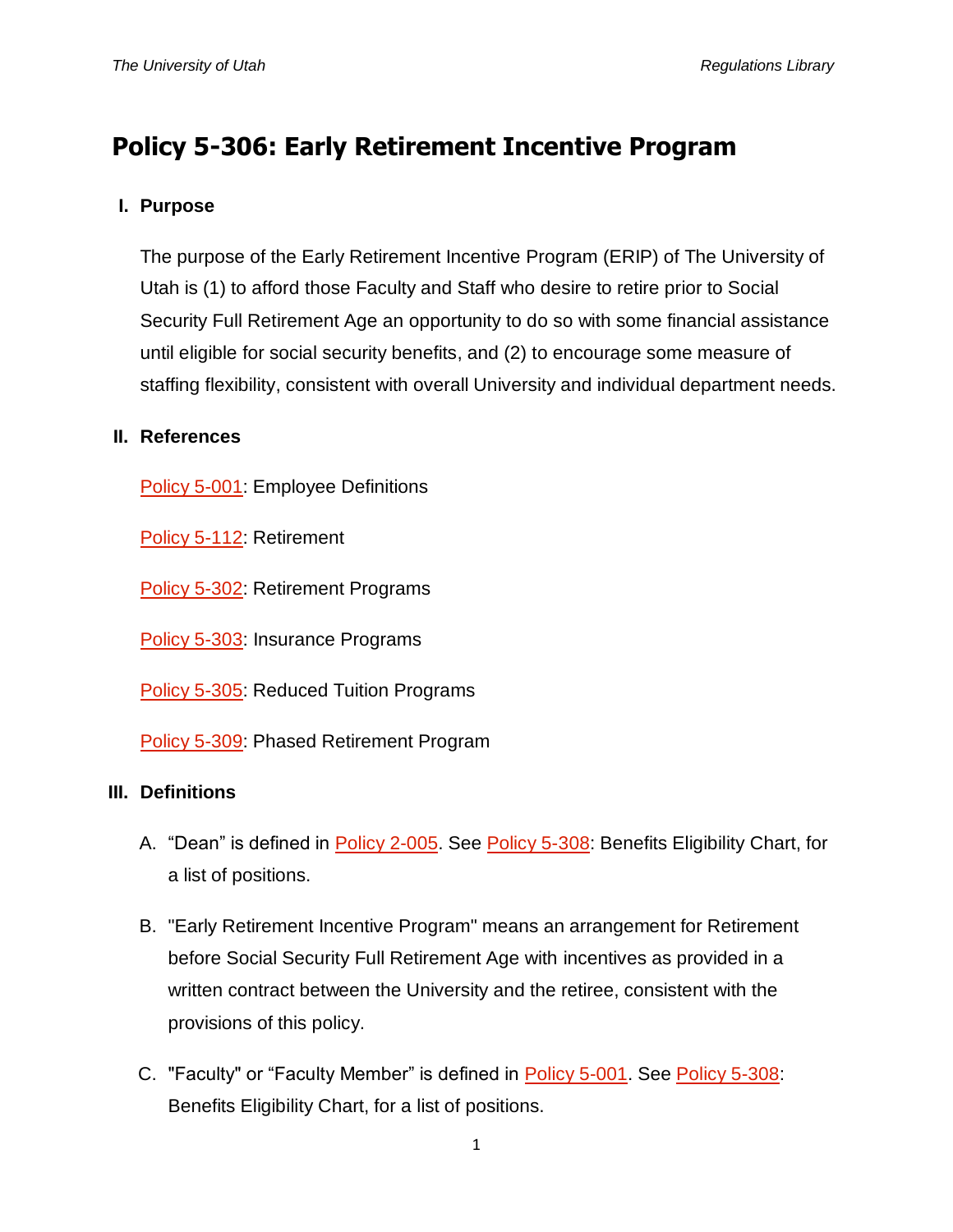- D. "FTE" is defined in [Policy 5-001.](http://regulations.utah.edu/human-resources/5-001.php)
- E. "Other Administrative Officers" includes administrative officers of the University. See [Policy 5-308:](http://regulations.utah.edu/human-resources/5-308.php) Benefits Eligibility Chart, for a list of positions.
- F. "Phased Retirement Program" means an arrangement for partial Retirement as provided in a written contract between the University and the faculty or staff member.
- G. "Retirement" means the full or partial termination of regular compensated service as an eEmployee concurrently with the initiation of the receipt of retirement benefit payments or annuities under an applicable retirement program.
- H. "Early Retirement Incentive Program" means an arrangement for Retirement before Social Security Full Retirement Age with incentives as provided in a written contract between the University and the retiree, consistent with the provisions of this policy.
- I. "Phased Retirement Program" means an arrangement for partial Retirement as provided in a written contract between the University and the faculty or staff member.
- J. "Senior Administrative Officers" includes the University President, Vice Presidents, and other senior administrative officers of the University. See Policy [5-308:](http://regulations.utah.edu/human-resources/5-308.php) Benefits Eligibility Chart, for a list of positions.
- K. "Social Security Bridge Maximum" means the incentive salary, excluding benefits, which cannot exceed the retiree's estimated social security maximum benefit at Social Security Full Retirement Age.
- L. "Staff" or "Staff Member" is defined in [Policy 5-001.](http://regulations.utah.edu/human-resources/5-001.php)
- M. A "University Appointment" is interpreted to mean an appointment as a Faculty Member, Senior Administrative Officer, Dean, Other Administrative Officer, or Staff Member.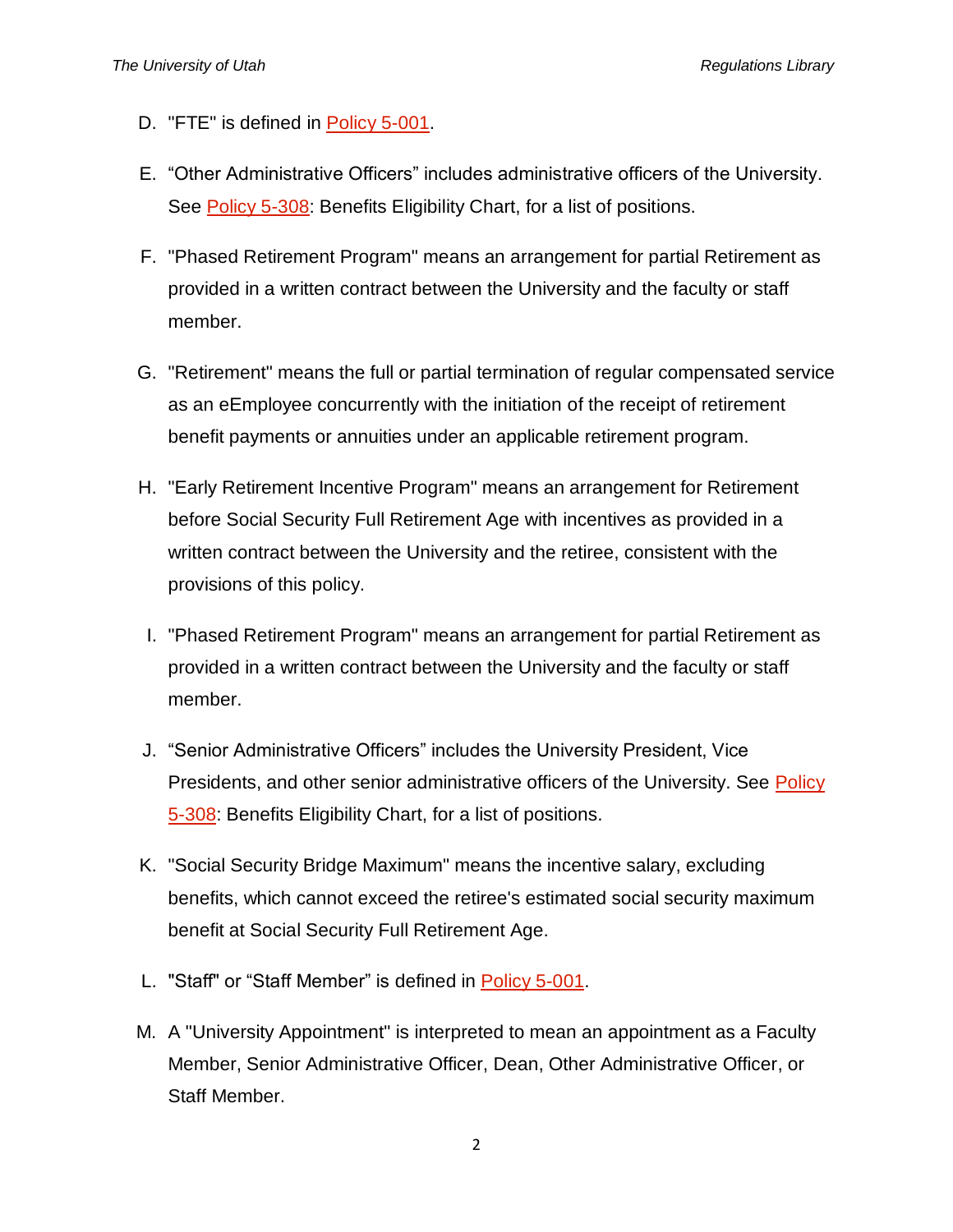#### **IV. General Policies**

- A. The Early Retirement Incentive Program (ERIP) is available to full-time University Faculty and Staff who qualify under the criteria outlined below and obtain administrative approval (as described in Section VII).
- B. Participation in the Early Retirement Incentive Program is not an entitlement or a right automatically available to all persons who meet the eligibility criteria. The University reserves the right to limit the total number of participants in the ERIP in order to preserve the viability of a department's basic programs and the integrity of its financial resources.
- C. When a Faculty or Staff Member receives approval to participate in the ERIP, thirty (30) percent of the position salary (or the Social Security Bridge Maximum plus 10 percent of the salary before Retirement) will be set aside by the University to cover the retirement incentive payment, related payroll expenses, and health benefits. The cognizant vice president (as is the case with any vacant position), shall determine whether the department will be allowed to retain the remaining salary.

## **V. Eligibility Criteria and Limitations**

- A. Persons with a University Appointment of 75% FTE or greater whose age combined with years of service at The University of Utah totals 75 or more, provided they have reached a minimum age of 60, are eligible for the ERIP. Participants in the University Phased Retirement Program are eligible for ERIP as long as they meet the ERIP eligibility criteria.
- B. "Years of service" at the University of Utah need not be continuous for the calculation in V.A. above, but an individual must have worked at the University at least five years in succession immediately prior to the proposed date for early retirement. Only those years in which the individual has worked 75% FTE and approved leaves of absence with pay or greater will qualify for credit in calculating eligibility for ERIP in V.A. above.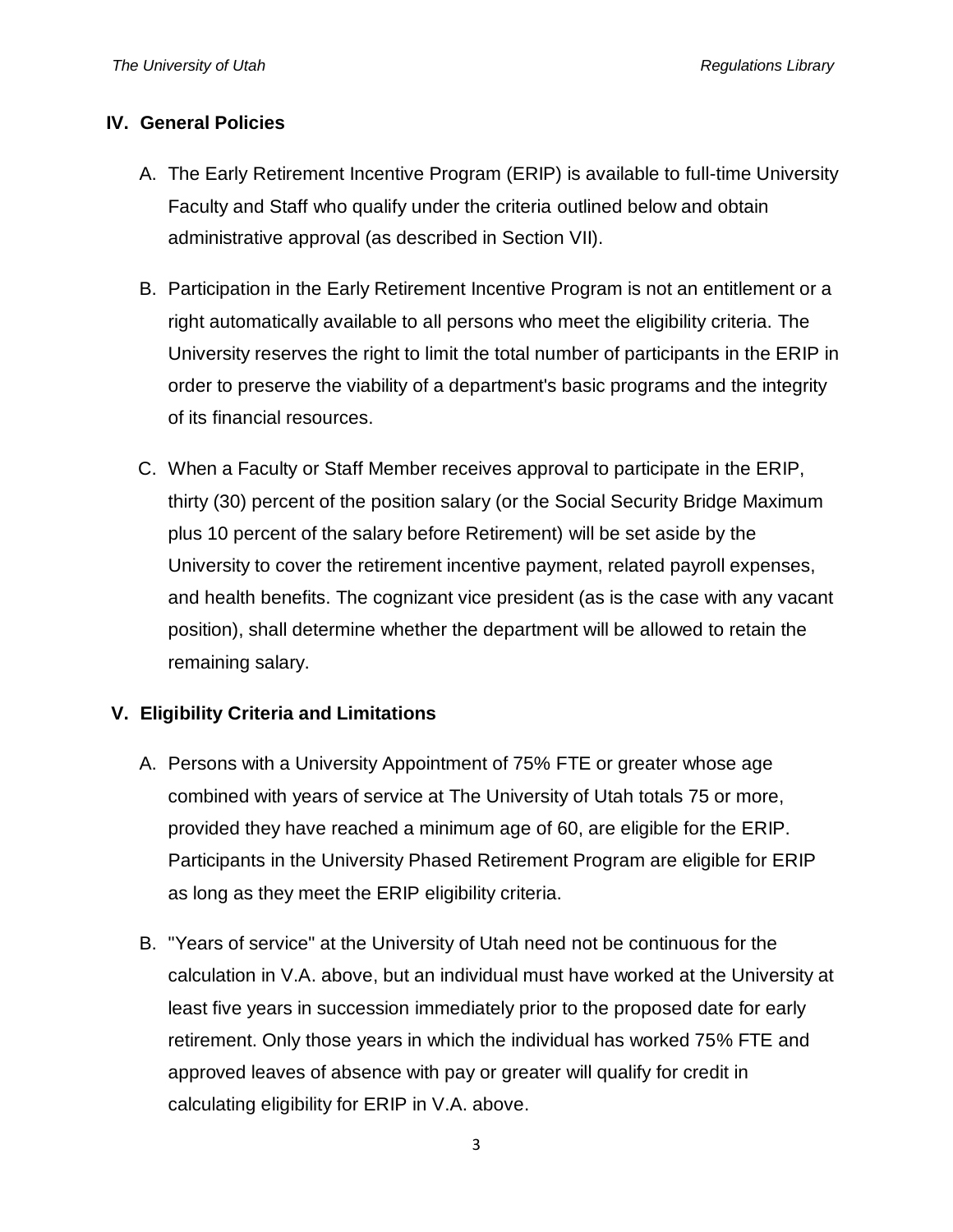- C. Persons in the following circumstances are not eligible for participation in the ERIP:
	- 1. Any person who has received notice of termination, notice of nonrenewal of contract, or notice of suspension during the previous twelve months.
	- 2. Any person who is retiring under the disability provisions of the University's long-term disability program.

## **VI. Incentive and Benefit Information**

- A. Cash Incentives
	- 1. Persons eligible and approved for ERIP will receive an annual cash incentive payment until the earlier of attainment of Social Security Full Retirement Age or for sixty (60) months. Payments will be made in biweekly installments.
	- 2. The cash incentive will be the lesser of 20 percent of the participants annual University salary at the time of early retirement or the estimated Social Security Bridge Maximum benefit for which the retiree will be eligible at Social Security Full Retirement Age. If the individual is on a phased retirement, the incentive payment will be base on the phased retirement salary at the time of early retirement. The salary calculation may include summer services if the individual is on a nine-month contract but shall exclude overtime or overload payments.
	- 3. The incentive payment shall be increased annually by the average percentage increase in the University's education and general personal services budget appropriated by the legislature subject to the estimated Social Security maximum benefit for which the retiree will be eligible at Social Security Full Retirement Age.
- B. Benefits

4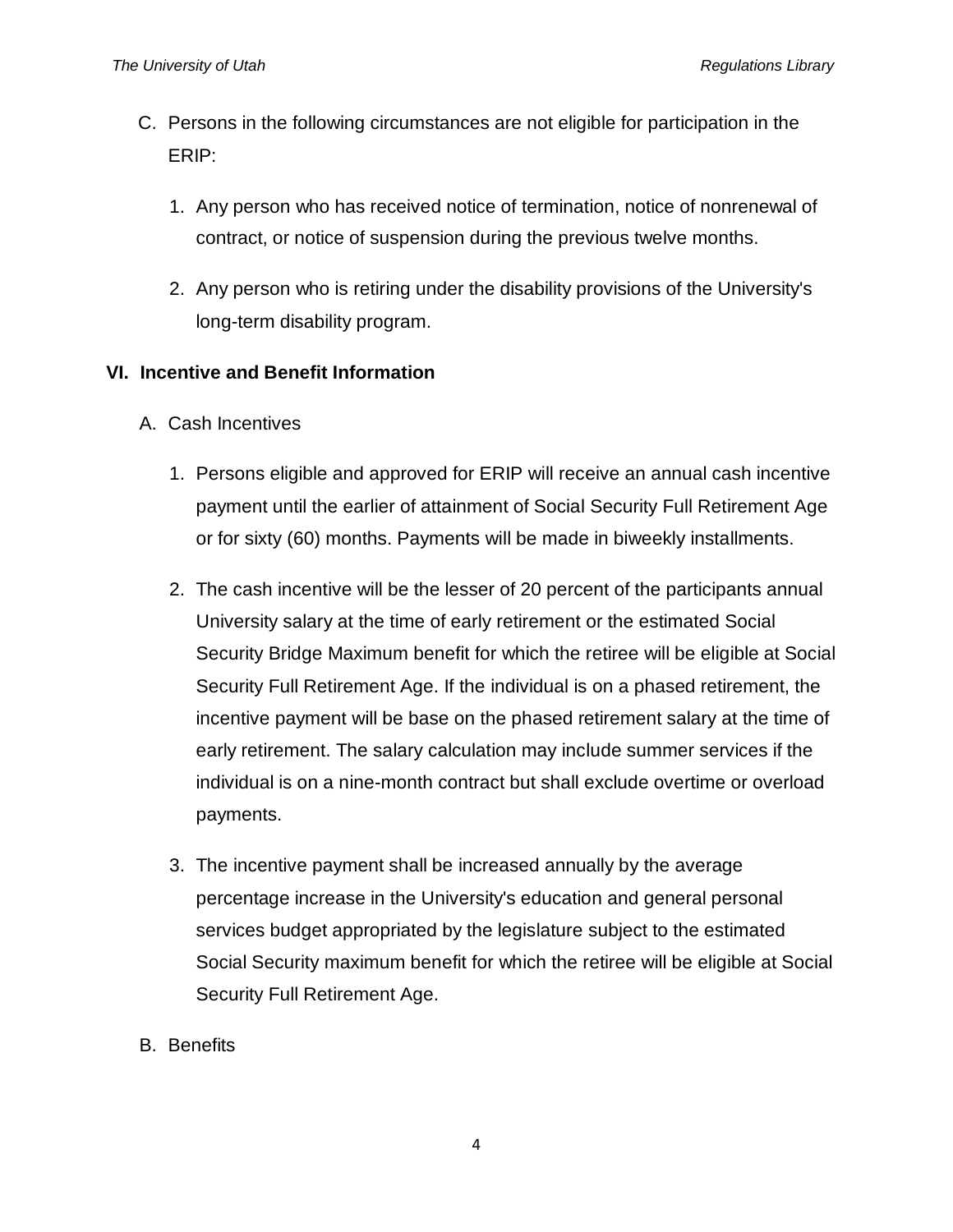- 1. For up to five years after the date of early retirement or until Social Security Full Retirement Age, the University will provide health insurance coverage to the ERIP participant and his/her dependents, subject to Medicare rules and regulations, at a cost no greater than the amount paid by full-time Employees.
- 2. No further contribution will be made by the University to the individuals 401(a) Defined Contribution Retirement Plan account or Utah Retirement Systems account.
- 3. No further contribution will be made by the University to the retiree's life insurance. The retiree may convert the group life insurance coverage to a private plan without a physical examination by applying directly to the life insurance carrier and paying the required premium within 30 days.
- 4. Retirees under the ERIP are ineligible for disability and other benefits provided through the University.
- 5. Individuals participating in ERIP are eligible for those benefits given to Faculty and Staff Members who retire at Social Security Full Retirement Age or later as described in [Policy 5-112.](http://regulations.utah.edu/human-resources/5-112.php)
- 6. Accrued vacation leave will be paid in a lump sum at the time of early retirement in accordance with [Policy 5-301.](http://regulations.utah.edu/human-resources/5-301.php)
- 7. Any remaining financial incentives will end thirty days after the death of the retiree. Health insurance coverage and tuition benefits will be extended to surviving spouses and eligible family members of the retiree in accordance with established University policies (see [Policy 5-303,](http://regulations.utah.edu/human-resources/5-303.php) [5-112](http://regulations.utah.edu/human-resources/5-112.php) and [5-305\)](http://regulations.utah.edu/human-resources/5-305.php).

## **VII. Procedures**

A. Eligible Employees who wish to participate in ERIP must contact the Benefits Department to determine eligibility. The early retirement applicant should submit the appropriate paperwork to their immediate supervisor, normally the department chairperson or director, at least nine months, but not more than one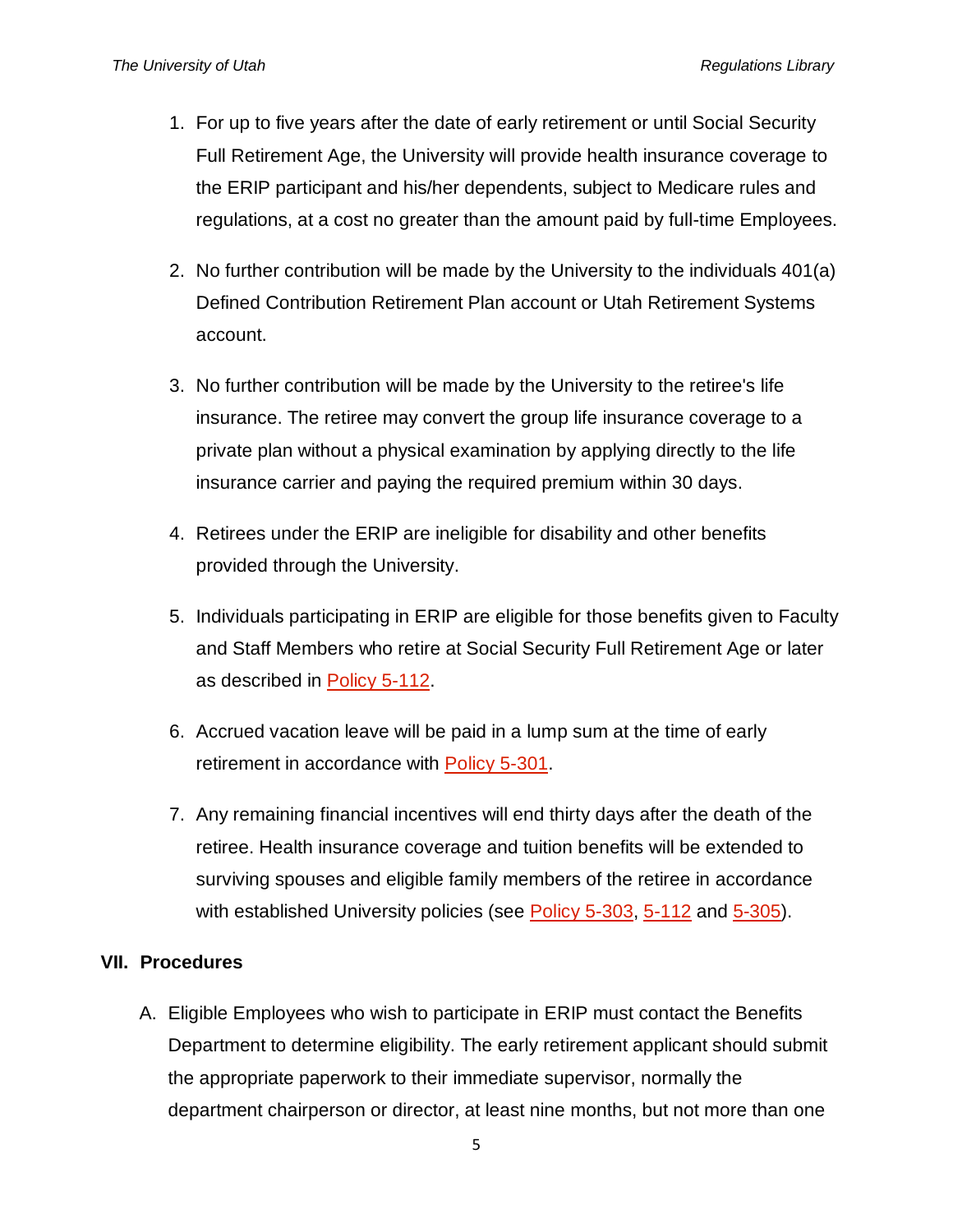year, prior to the proposed date of early retirement. This notice provision may be waived by mutual agreement of the department chairperson or director, the cognizant dean or vice president, and the Faculty or Staff Member.

- B. The immediate supervisor shall forward the request, accompanied by his/her recommendation, to the cognizant dean or director who will obtain confirmation of eligibility from the Division of Human Resources Benefits Department. Recommendations from deans or directors will be forwarded to the cognizant vice president for recommendation to the president and the Board of Trustees for approval.
- C. In the case of joint appointments, both chairs/directors must receive the written request and consult with their cognizant dean/director.
- D. The Division of Human Resources Benefits Department is responsible for administration of the ERIP, including counseling with those interested in the program; responding to requests for information and advice from supervisors, deans, and directors; incentive adjustments due to salary budget increases or Social Security Bridge Maximum adjustments; and record keeping.

#### **VIII. Contacts**

Policy Owner: Questions about this Policy and any related Rules, Procedures and Guidelines should be directed to the [Director of Benefits for Human Resources.](http://regulations.utah.edu/info/index.php)

Policy Officer: Only the [Vice President for Human Resources](http://regulations.utah.edu/info/index.php) or his/her designee has the authority to grant exceptions to this Policy.

## **IX. History**

Editorially revised: October 11, 2011

Editorial changes were made to this document to reflect the changes in employee definitions as set forth in [Policy 5-100.](http://regulations.utah.edu/human-resources/5-001.php)